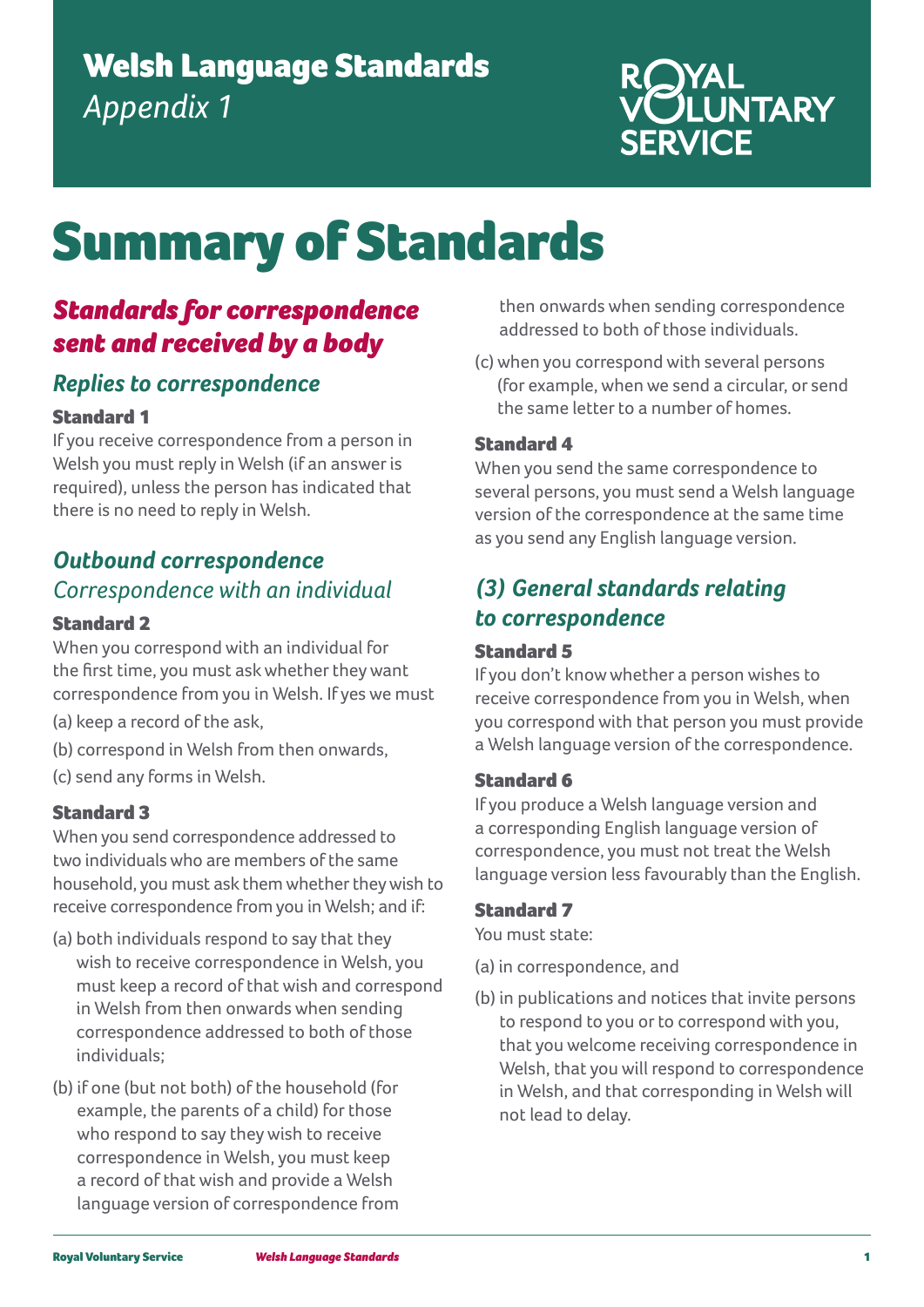# *Standards relating to calls made and received by a body*

# *(1) Telephone calls made to a body's main contact number and to any helplines or call centres*

# Standard 8

When a person contacts you on your main telephone number (or numbers), or on any helpline numbers or call centre numbers, you must greet the person in Welsh.

# Standard 9

When a person contacts you on your main telephone number (or numbers), or on any helpline numbers or call centre numbers,you must inform the person that a Welsh language service is available.

# Standard 10

When a person contacts you on your main telephone number (or numbers), or on any helpline numbers or call centre numbers, you must deal with the call in Welsh in its entirety if that is the person's wish (where necessary by transferring the call to a member of staff who is able to deal with the call in Welsh).

# Standard 11

When a person contacts you on your main telephone number (or numbers), or on any helpline numbers or call centre numbers, you must deal with the call in Welsh if that is the person's wish until such point as:

- (a) it is necessary to transfer the call to a member of staff who does not speak Welsh who can provide a service on a specific subject matter; and
- (b) no Welsh speaking member of staff is available to provide a service on that specific subject matter.

# Standard 12

When you advertise telephone numbers, helpline numbers or call centre services, you must not treat the Welsh language less favourably than the English language.

# Standard 13

If you offer a Welsh language service on your main telephone number (or numbers), on any helpline numbers or call centre numbers, the telephone number for the Welsh language service must be the same as for the corresponding English language service.

# Standard 14

When you publish your main telephone number, or any helpline numbers or call centre service numbers, you must state (in Welsh) that you welcome calls in Welsh.

# Standard 15

If you have performance indicators for dealing with telephone calls, you must ensure that those performance indicators do not treat telephone calls made in Welsh any less favourably than calls made in English.

# Standard 16

Your main telephone call answering service (or services) must inform persons calling, in Welsh, that they can leave a message in Welsh.

# Standard 17

When there is no Welsh language service available on your main telephone number (or numbers), or on any helpline numbers or call centre numbers, you must inform persons calling in Welsh (by way of an automated message or otherwise), when a Welsh language service will be available.

# Standard 18

If a person contacts one of your departments on a direct line telephone number (including on staff members' direct line numbers), and that person wishes to receive a service in Welsh, you must deal with the call in Welsh in its entirety (if necessary by transferring the call to a member of staff who is able to deal with the call in Welsh).

# Standard 19

If a person contacts one of your departments on a direct line telephone number (including on staff members' direct line numbers), and that person wishes to receive a service in Welsh, you must deal with the call in Welsh until such point as:

(a) it is necessary to transfer the call to a member of staff who does not speak Welsh who can provide a service on a specific subject matter; and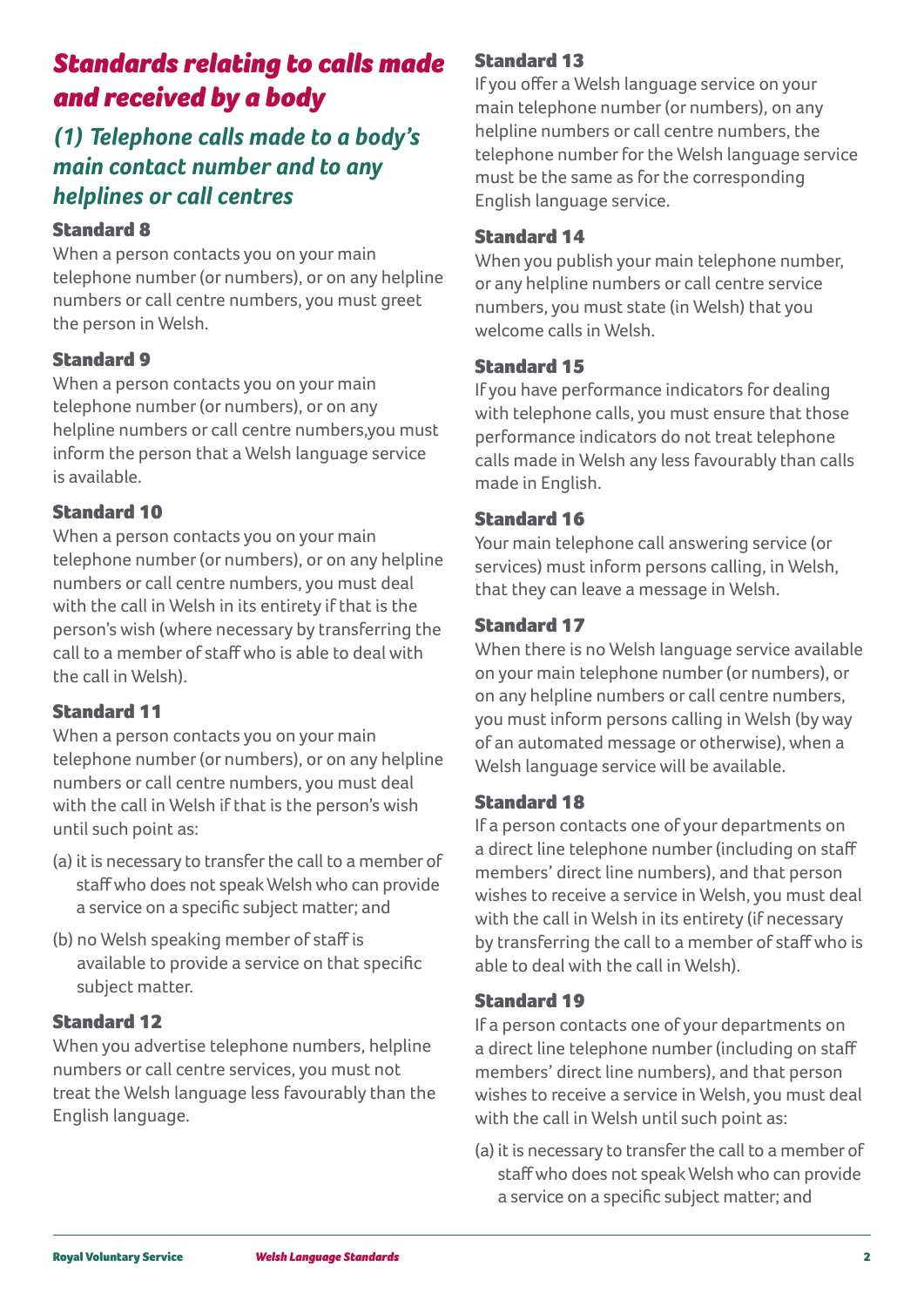(b) no Welsh speaking member of staff is available to provide a service on that specific subject matter.

# Standard 20

When a person contacts you on a direct line number (whether on a department's direct line number or on the direct line number of a member of staff), you must ensure that, when greeting the person, the Welsh language is not treated less favourably than the English language.

# *(3) Telephone calls made by a body*

# Standard 21

When you telephone an individual for the first time you must ask whether they wish to receive telephone calls from you in Welsh, and if they do you must keep a record of that wish, and conduct telephone calls made to them from then onwards in Welsh.

# *(4) A body dealing with telephone calls using an automated system*

### Standard 22

Any automated telephone systems that you have must provide the complete automated service in Welsh.

# *Standards relating to a body holding meetings that are not open to the general public*

# *(1) Meetings between a body and one other invited person*

# Standard 23

If you invite one person only to a meeting, you must offer to conduct the meeting in Welsh; and if they request this you must conduct the meeting in Welsh (without the assistance of a simultaneous or consecutive translation service).

# Standard 24

If you invite one person only to a meeting you must ask whether they wish to use the Welsh language at the meeting, and advise that you will, if necessary, provide a translation service from Welsh to English.

# Standard 24B

If you have invited one person only to a meeting and they inform you that they wish to use the Welsh language at the meeting, you must arrange for a consecutive translation service from Welsh to English to be available at the meeting (unless you conduct the meeting in Welsh without the assistance of a translation service).

# *(2) Meetings between a body and more than one invited person*

# Standard 25

If you invite more than one person to a meeting, you must ask each person whether they wish to use the Welsh language at the meeting.

# Standard 25A

If you have invited more than one person to a meeting, and at least 10% (but less than 100%) of the persons invited have informed you that they wish to use the Welsh language at the meeting, you must arrange for a simultaneous translation service from Welsh to English to be available at the meeting.

# Standard 25B

If you have invited more than one person to a meeting, and at least 20% (but less than 100%) of the persons invited have informed you that they wish to use the Welsh language at the meeting, you must arrange for a simultaneous translation service from Welsh to English to be available at the meeting.

# Standard 25C

If you have invited more than one person to a meeting, and at least 30% (but less than 100%) of the persons invited have informed you that they wish to use the Welsh language at the meeting, you must arrange for a simultaneous translation service from Welsh to English to be available at the meeting.

# Standard 25D

If you have invited more than one person to a meeting, and all of the persons invited have informed you that they wish to use the Welsh language at the meeting, you must arrange for a simultaneous translation service from Welsh to English to be available at the meeting (unless you conduct the meeting in Welsh without the assistance of a translation service).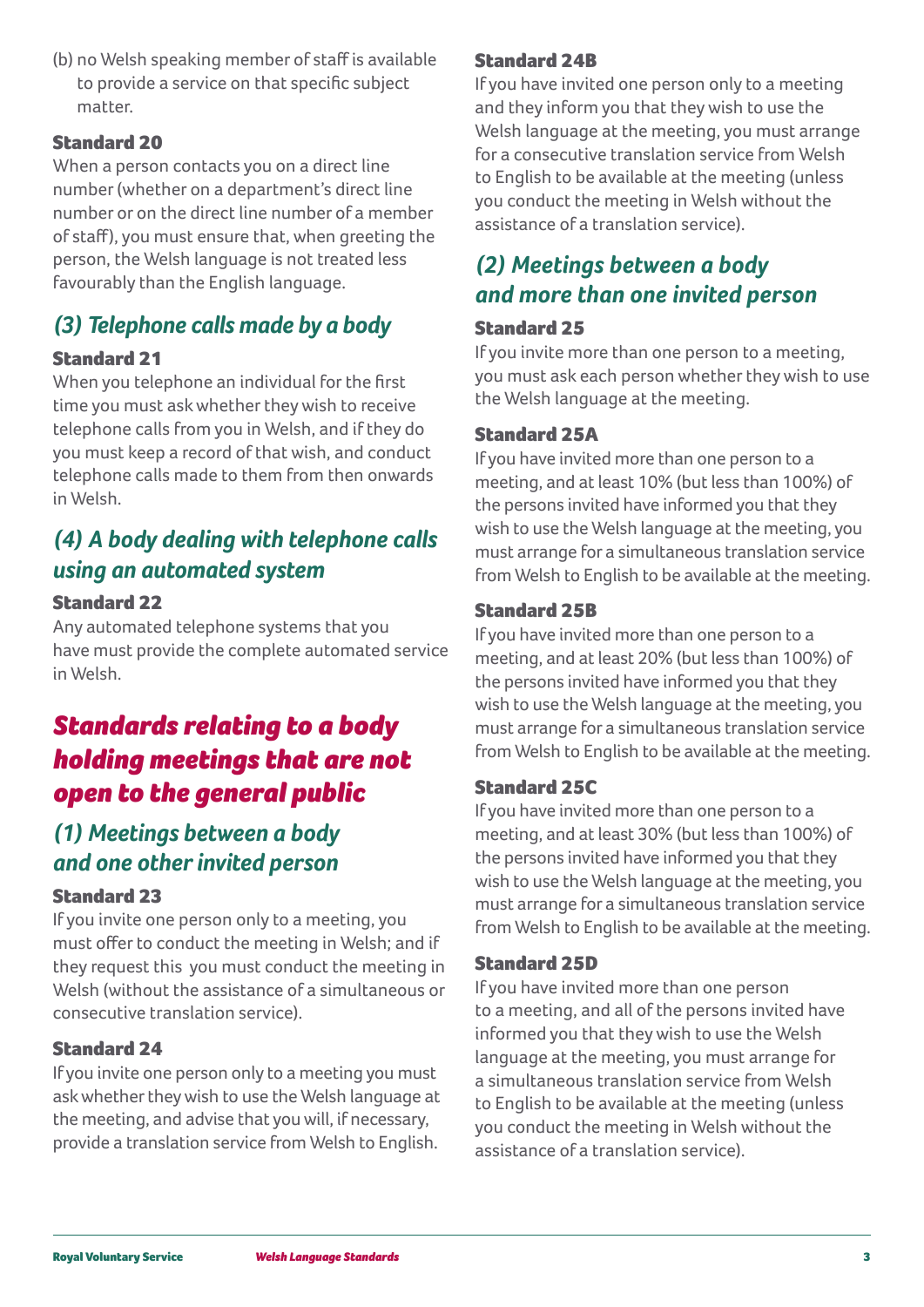# *Standards relating to meetings arranged by a body that are open to the public*

# Standard 26

If you arrange a meeting that is open to the public you must state on any material advertising it, and on any invitation to it, that anyone attending is welcome to use the Welsh language at the meeting.

# Standard 27

When you send invitations to a meeting that you arrange which is open to the public, you must send the invitations in Welsh.

# Standard 28

If you invite persons to speak at a meeting that you arrange which is open to the public you must:

- (a) Ask each person invited to speak whether he or she wishes to use the Welsh language,
- (b) If that person (or at least one of those persons) has informed you that he or she wishes to use the Welsh language at the meeting, provide a simultaneous translation service from Welsh to English for that purpose (unless you conduct the meeting in Welsh without a translation service).

# Standard 29

If you arrange a meeting that is open to the public, you must ensure that a simultaneous translation service from Welsh to English is available at the meeting, and you must orally inform those present in Welsh:

- (a) that they are welcome to use the Welsh language, and
- (b) that a simultaneous translation service is available.

# Standard 30

If you display any written material at a meeting that you arrange which is open to the public, you must ensure that the material is displayed in Welsh, and you must not treat any Welsh language text less favourably than the English language text.

# *Standards relating to public events organised or funded by a body*

# Standard 31

If you organise a public event, or fund at least 50% of a public event, you must ensure that, in promoting the event, the Welsh language is treated no less favourably than the English language (for example, in the way the event is advertised or publicised).

# Standard 32

If you organise a public event, or fund at least 50% of a public event, you must ensure that the Welsh language is treated no less favourably than the English language at the event (for example, in relation to services offered to persons attending the event, and in relation to audio announcements made at the event).

# *Standard relating to a body's publicity and advertising*

# Standard 33

Any publicity or advertising material that you produce must be produced in Welsh, and if you produce the material in Welsh and in English, you must not treat the Welsh language version less favourably than you treat the English language version.

# *Standards relating to a body displaying material in public*

### Standard 34

Any material that you display in public must be displayed in Welsh, and you must not treat any Welsh language version of the material less favourably than the English language version.

# Standard 35

Any material that you display at a public exhibition organised by you must be displayed in Welsh, and you must not treat any Welsh language version of the material less favourably than you treat an English language version.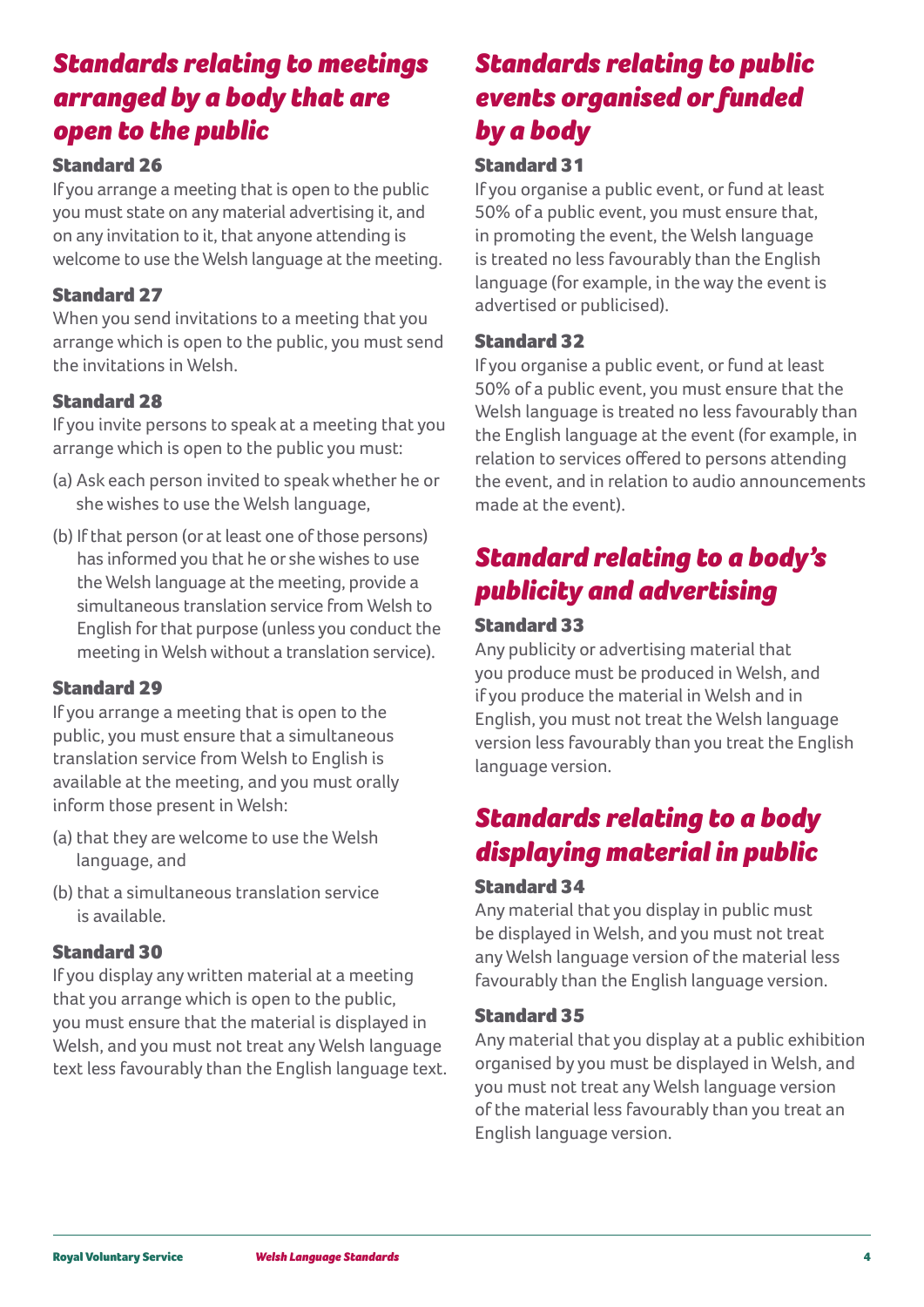# *Standards relating to a body producing and publishing documents*

# Standard 36

Any documents that you produce for public use must be produced in Welsh.

# Standard 37

If you produce the following documents you must produce them in Welsh:

- (a) agendas, minutes and other papers that are available to the public, which relate to Board or Council meetings;
- (b) agendas, minutes and other papers for meetings, conferences or seminars that are open to the public.

# Standard 38

Any licence, permit or certificate you produce must be produced in Welsh.

# Standard 39

Any brochure, leaflet, pamphlet or card that you produce in order to provide information to the public must be produced in Welsh.

# Standard 40

If you produce the following documents, and they are available to the public, you must produce them in Welsh:

- (a) policies, strategies, annual reports and corporate plans;
- (b) guidelines and codes of practice;
- (c) consultation papers.

# Standard 41

Any rules that you publish that apply to the public must be published in Welsh.

# Standard 42

When you issue any statement to the press you must issue it in Welsh and, if there is a Welsh language version and an English language version of a statement, you must issue both versions at the same time.

# Standard 43

If you produce a document which is available to the public, and no other standard has required you to produce the document in Welsh, you must produce it in Welsh:

- (a) if the subject matter of the document suggests that it should be produced in Welsh, or
- (b) if the anticipated audience, and their expectations, suggests that the document should be produced in Welsh.

# Standard 44

If you produce a document in Welsh and in English (whether separate versions or not), you must not treat any Welsh language version less favourably than you treat the English language version.

# Standard 45

If you produce a Welsh language version and a separate English language version of a document, you must ensure that the English language version clearly states that the document is also available in Welsh.

# *Standards relating to a body producing and publishing forms*

# Standard 46

Any form that you make available to the public must be produced in Welsh.

### Standard 46A

If you produce a Welsh language version and a separate English language version of a form, you must ensure that the English language version clearly states that t he form is also available in Welsh.

### Standard 46B

If you produce a form in Welsh and in English (whether separate versions or not), you must ensure that the Welsh language version is treated no less favourably than the English language version, and you must not differentiate between the Welsh and English versions in relation to any requirements that are relevant to the form (for example in relation to any deadline for submitting the form, or in relation to the time allowed to respond to the content of the form).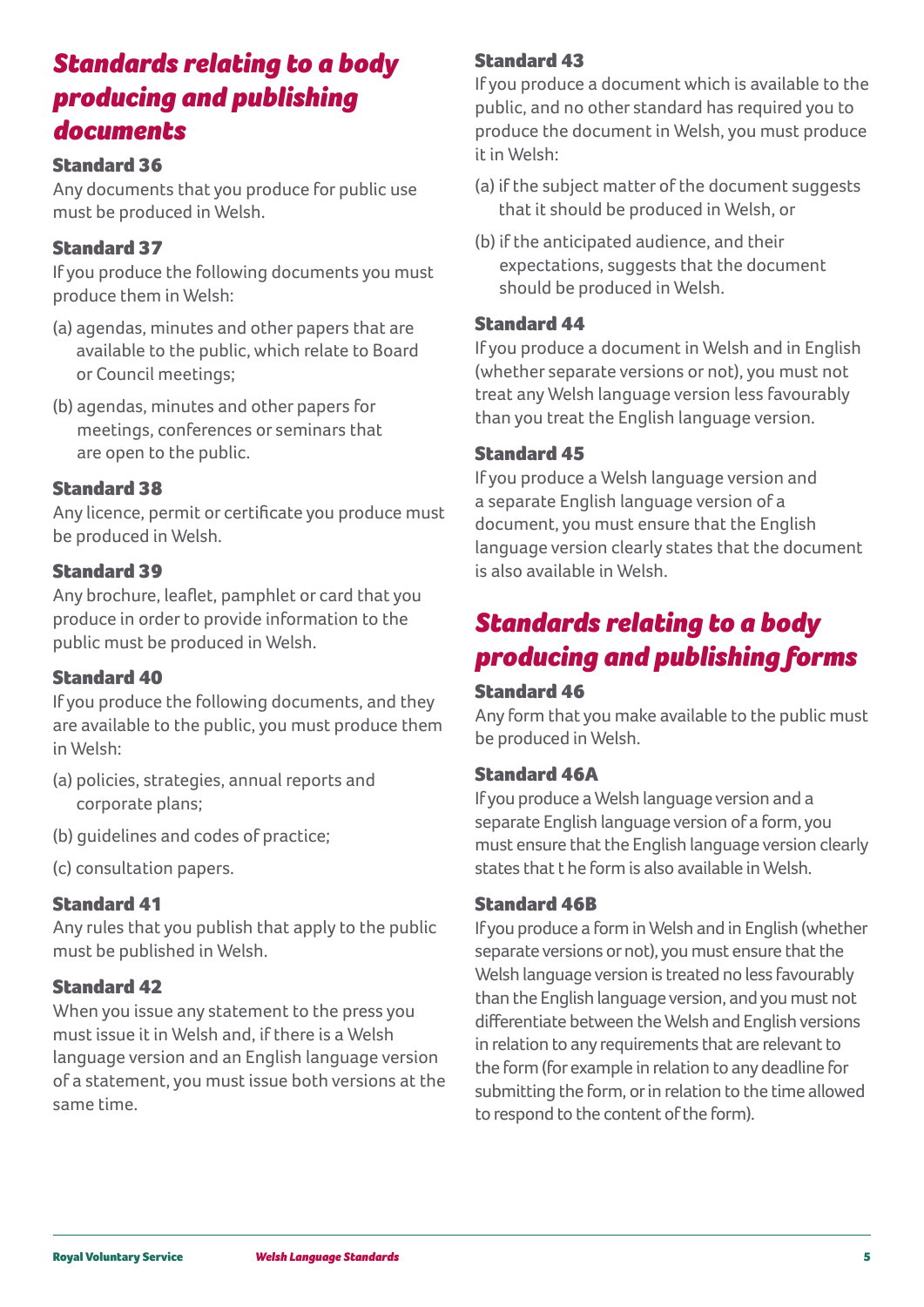# Standard 47

If you pre-enter information on a Welsh language version of a form (for example, before sending it to a member of the public in order for him or her to check the content or to fill in the remainder of the form), you must ensure that the information that you pre-enter is in Welsh.

# *Standards relating to a body's websites and online services*

# *(1) Websites published by a body*

### Standard 48

You must ensure that:

- (a) the text of each page of your website is available in Welsh,
- (b) every Welsh language page on your website is fully functional, and (c) the Welsh language is not treated less favourably than the English language on your website.

### Standard 49

You must ensure that:

- (a) the text of the homepage of your website is available in Welsh,
- (b) any Welsh language text on your homepage (or, where relevant, your Welsh language homepage) is fully functional, and
- (c) the Welsh language is treated no less favourably than the English language in relation to the homepage of your website.

### Standard 50

You must ensure that when you publish a new page on your website or amend a page:

- (a) the text of that page is available in Welsh,
- (b) any Welsh language version of that page is fully functional, and
- (c) the Welsh language is treated no less favourably than the English language in relation to that page.

# Standard 51

If you have a Welsh language web page that corresponds to an English language web page, you must state clearly on the English language web page that the page is also available in Welsh, and you must provide a direct link to the Welsh page on the corresponding English page.

### Standard 52

You must provide the interface and menus on every page of your website in Welsh.

# *(2) Apps published by a body*

# Standard 53

All apps that you publish must function fully in Welsh, and the Welsh language must be treated no less favourably than the English language in relation to that app.

# *Standards relating to a body's use of social media*

### Standard 54

When you use social media you must not treat the Welsh language less favourably than the English language.

### Standard 55

If a person contacts you by social media in Welsh, you must reply in Welsh (if an answer is required).

# *Standard relating to self service machines*

### Standard 56

You must ensure that any self service machines that you have function fully in Welsh, and the Welsh language must be treated no less favourably than the English language in relation to that machine.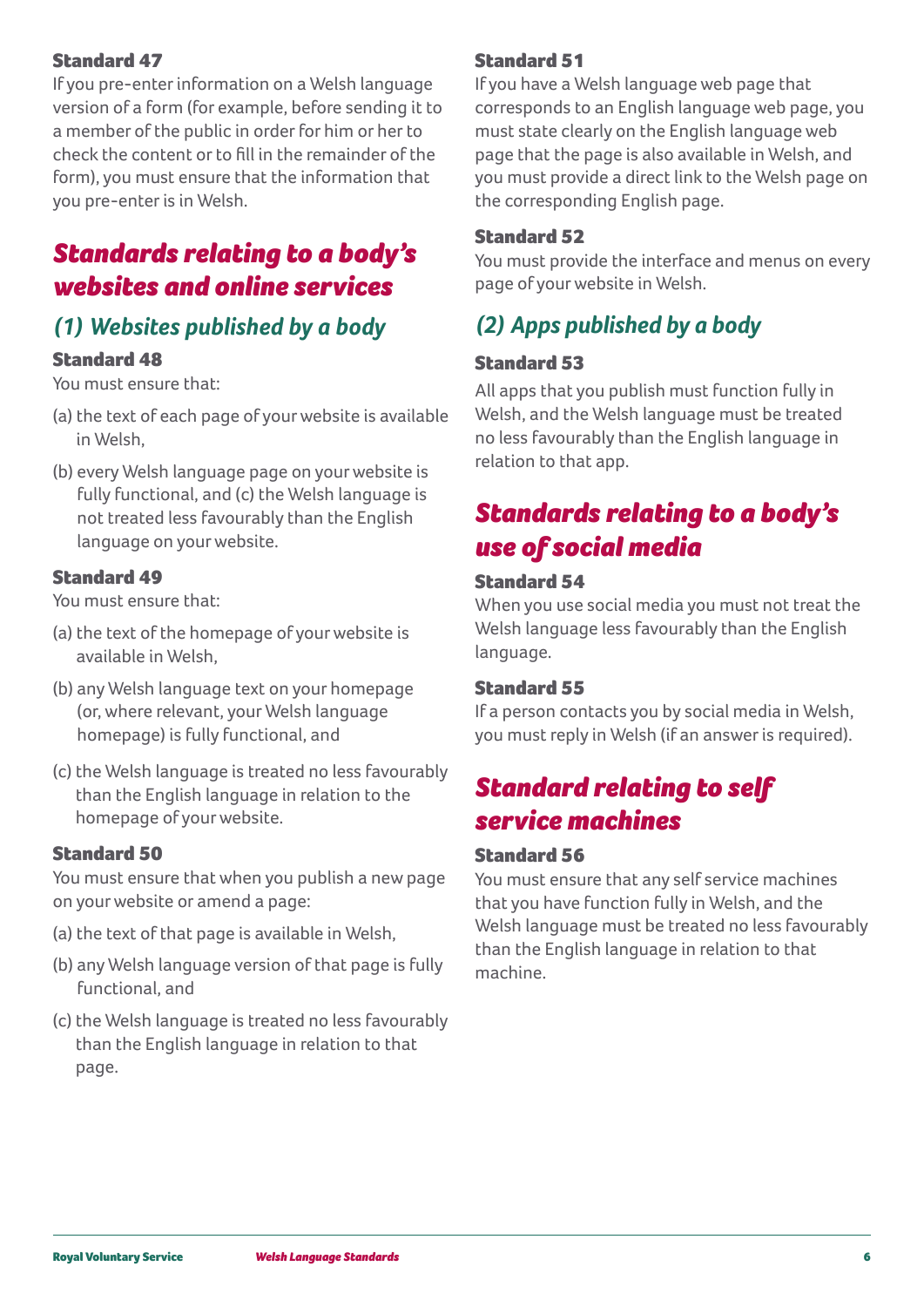# *Standards relating to signs displayed by a body*

# Standard 57

When you erect a new sign or renew a sign (including temporary signs), any text displayed on the sign must be displayed in Welsh (whether on the same sign as you display corresponding English language text or on a separate sign); and if the same text is displayed in Welsh and in English, you must not treat the Welsh language text less favourably than the English language text.

# Standard 58

When you erect a new sign or renew a sign (including temporary signs) which conveys the same information in Welsh and in English, the Welsh-language text must be positioned so that it is likely to be read first.

### Standard 59

You must ensure that the Welsh language text on signs is accurate in terms of meaning and expression.

# *Standards relating to a body receiving visitors at its buildings*

### Standard 60

Any reception service you make available in English must also be available in Welsh, and any person who requires a Welsh language reception service must not be treated less favourably than a person who requires an English language reception service.

# Standard 61

If you arrange a visit or appointment in advance for a person which will mean that they will come to your reception, you must ask whether they wish to receive a Welsh language reception service (unless you already know).

# Standard 61A

You must provide a face to face Welsh language reception service for a person at your reception if you have arranged a visit or appointment in advance and you have been informed they wish to receive the service in Welsh, or (b) you are already aware they wish to receive the service in Welsh.

### Standard 62

If you have no face to face Welsh language reception service available, you must ensure that a Welsh language reception service is available over a phone in your reception.

### Standard 63

You must display a sign in your reception which states (in Welsh) that persons are welcome to use the Welsh language at the reception.

### Standard 64

You must ensure that staff at the reception who are able to provide a Welsh language reception service wear a badge to convey that.

# *Standards relating to notices made by a body*

### Standard 65

Any notice that you publish or display must be published or displayed in Welsh, and you must not treat any Welsh language version of a notice less favourably than an English language version.

### Standard 66

When you publish or display a notice that contains Welsh language text as well as English language text, the Welsh language text must be positioned so that it is likely to be read first.

# *Standards relating to a body awarding grants*

### Standard 67

Any documents that you publish which relate to applications for a grant must be published in Welsh, and you must not treat a Welsh language version of such documents less favourably than an English language version.

### Standard 68

When you invite applications for a grant, you must state in the invitation that applications may be submitted in Welsh and that any application submitted in Welsh will be treated no less favourably than an application submitted in English.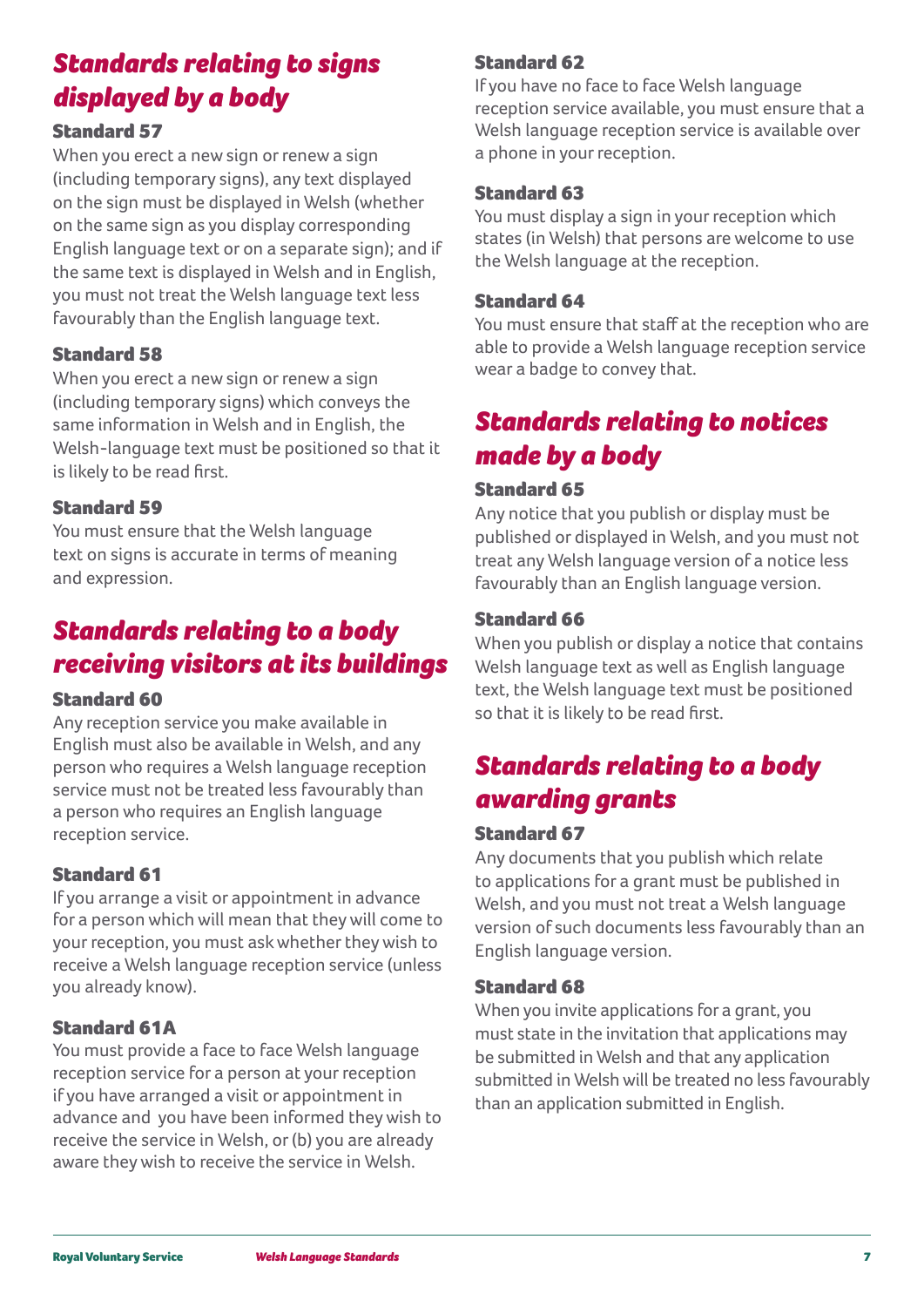# Standard 68A

You must not treat applications for a grant submitted in Welsh less favourably than applications submitted in English (including, amongst other matters, in relation to the closing date for receiving applications and in relation to the time-scale for informing applicants of decisions).

# Standard 69

If you receive an application for a grant in Welsh and it is necessary to interview an applicant as part of your assessment of the application, you must offer to conduct that interview in Welsh and, if the applicant so wishes, you must conduct the interview in Welsh (without the assistance of a simultaneous or consecutive translation service).

# Standard 70

If you receive an application for a grant in Welsh and it is necessary to interview the applicant as part of your assessment of the application you must:

- (a) offer to provide a translation service from Welsh to English to enable the applicant to use the Welsh language at the interview, and
- (b) if the applicant wishes to use the Welsh language at the interview, provide a simultaneous translation service for that purpose (unless you conduct the interview in Welsh without a translation service).

# Standard 71

When you inform an applicant of your decision in relation to an application for a grant, you must do so in Welsh if the application was submitted in Welsh.

# *Standards relating to a body awarding contracts*

### Standard 72

Any invitations to tender for a contract that you publish must be published in Welsh, and you must not treat a Welsh language version of any invitation less favourably than an English language version.

# Standard 73

When you publish invitations to tender for a contract, you must state in the invitation that tenders may be submitted in Welsh, and that a tender submitted in Welsh will be treated no less favourably than a tender submitted in English.

### Standard 73A

You must not treat a tender for a contract submitted in Welsh less favourably than a tender submitted in English (including, amongst other matters, in relation to the closing date for receiving tenders, and in relation to the time-scale for informing tenderers of decisions.

### Standard 74

If you receive a tender in Welsh and it is necessary to interview a tenderer as part of your assessment of the tender, you must offer to conduct that interview in Welsh and, if the tenderer so wishes, you must conduct the interview in Welsh (without the assistance of a simultaneous or consecutive translation service).

# Standard 75

If you receive a tender in Welsh and it is necessary to interview the tenderer as part of your assessment of the tender you must:

- (a) offer to provide a translation service from Welsh to English to enable the tenderer to use the Welsh language at the interview,
- (b) if the tenderer wishes to use the Welsh language at the interview, provide a simultaneous translation service for that purpose (unless you conduct the interview in Welsh without a translation service).

# Standard 76

When you inform a tenderer of your decision in relation to a tender, you must do so in Welsh if the tender was submitted in Welsh.